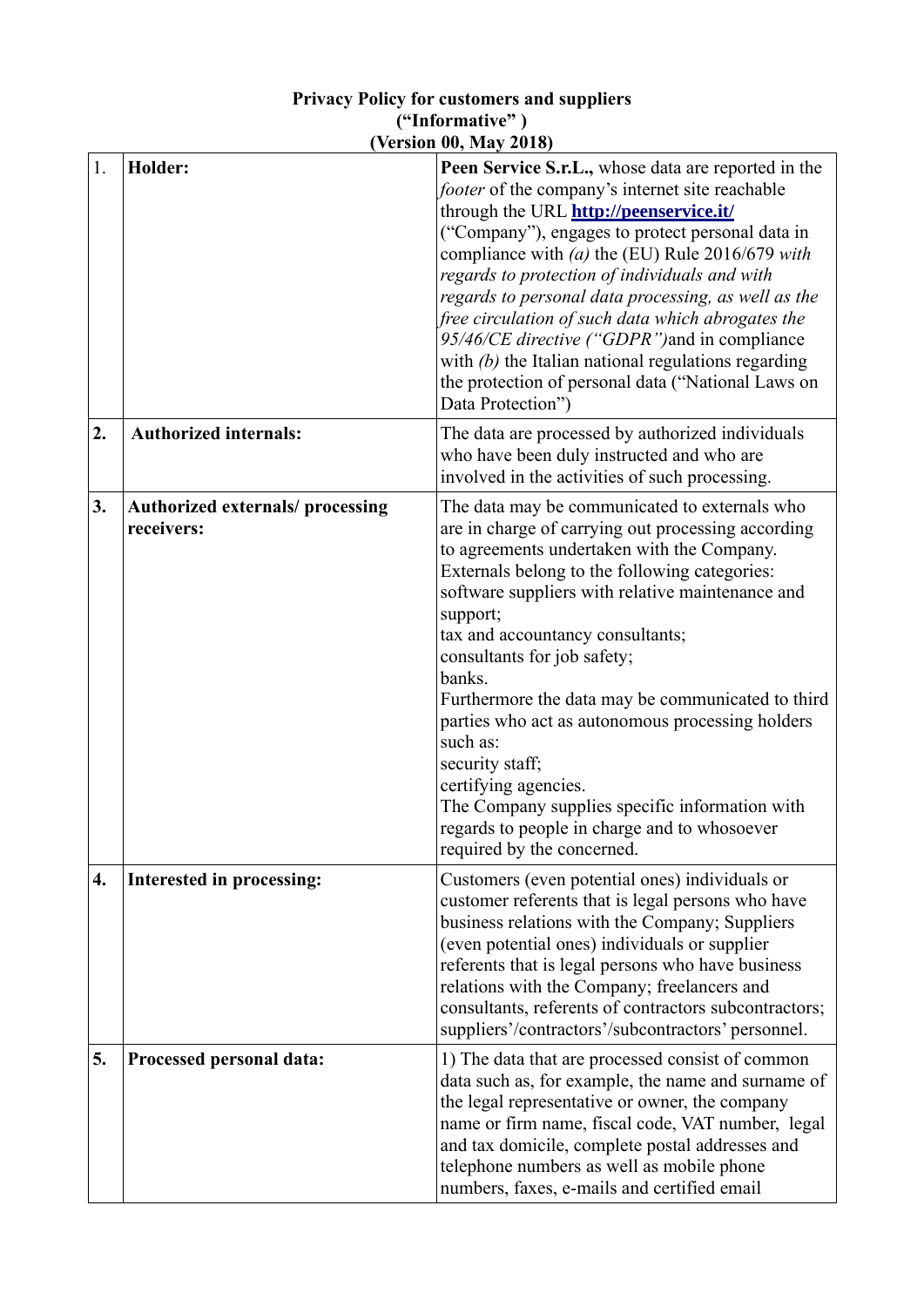|    |                               | addresses, ZIP codes and in general, all the<br>necessary information for the execution of the<br>contract, such as current account bank coordinates<br>and/or anything relating the debiting system of<br>payments.<br>2) As well as the data above mentioned, the<br>Company may process, with regards to the<br>suppliers', contractors', subcontractors' personnel,<br>the following data: $(a)$ badge number, company they<br>work for, salary, qualification, level, social security<br>and insurance data, other data contained in pay<br>slips, special qualifications to carry out special<br>activities; (b) special data categories, such as, data<br>contained in health certificates which enable the<br>carrying out of work tasks.         |
|----|-------------------------------|-----------------------------------------------------------------------------------------------------------------------------------------------------------------------------------------------------------------------------------------------------------------------------------------------------------------------------------------------------------------------------------------------------------------------------------------------------------------------------------------------------------------------------------------------------------------------------------------------------------------------------------------------------------------------------------------------------------------------------------------------------------|
| 6. | <b>Purpose</b>                | 1) Data processing is carried out in order to<br>establish and execute contractual relationships with<br>customers and suppliers (even potential ones), as<br>well as to comply with law obligations.<br>2) Personal data processing regarding<br>suppliers/contractors/subcontractors is carried out in<br>order to verify qualifications as well as to protect<br>the Company for all the foreseen legal bindings.<br>3) Unless there is disagreement from the Company<br>(opt-out), the processing of email addresses of<br>customer referents, is carried out in order to send<br>commercial communication of Company products<br>similar to those already subject of a previous<br>business transaction.                                             |
| 7. | Legal basis of the processing | Data processing is necessary so as to execute the<br>contract that is, the pre-contractual measures on<br>request of the concerned and to comply with law<br>obligations.<br>Data processing regarding<br>suppliers'/contractors'/subcontractors' personnel is<br>carried out in order to comply with law obligations<br>and legitimate interest of the Company.                                                                                                                                                                                                                                                                                                                                                                                          |
| 8. | Data retention time           | The personal data of customers/suppliers and<br>related referents are kept for all the duration of the<br>contractual business relation and shall be cancelled<br>after ten years and six months from the termination<br>of the contract for defence reasons unless a<br>controversy/dispute may have arisen, and in such<br>case the data will be retained in order to exercise the<br>right of defence and to manage the dispute.<br>Limited to the data as per point 2) of paragraph 5<br>(Processed Personal Data) regarding<br>suppliers'/contractors'/subcontractors personnel, the<br>data will be cancelled after three years from<br>termination of contract, unless a controversy/dispute<br>may have arisen, and in such case the data will be |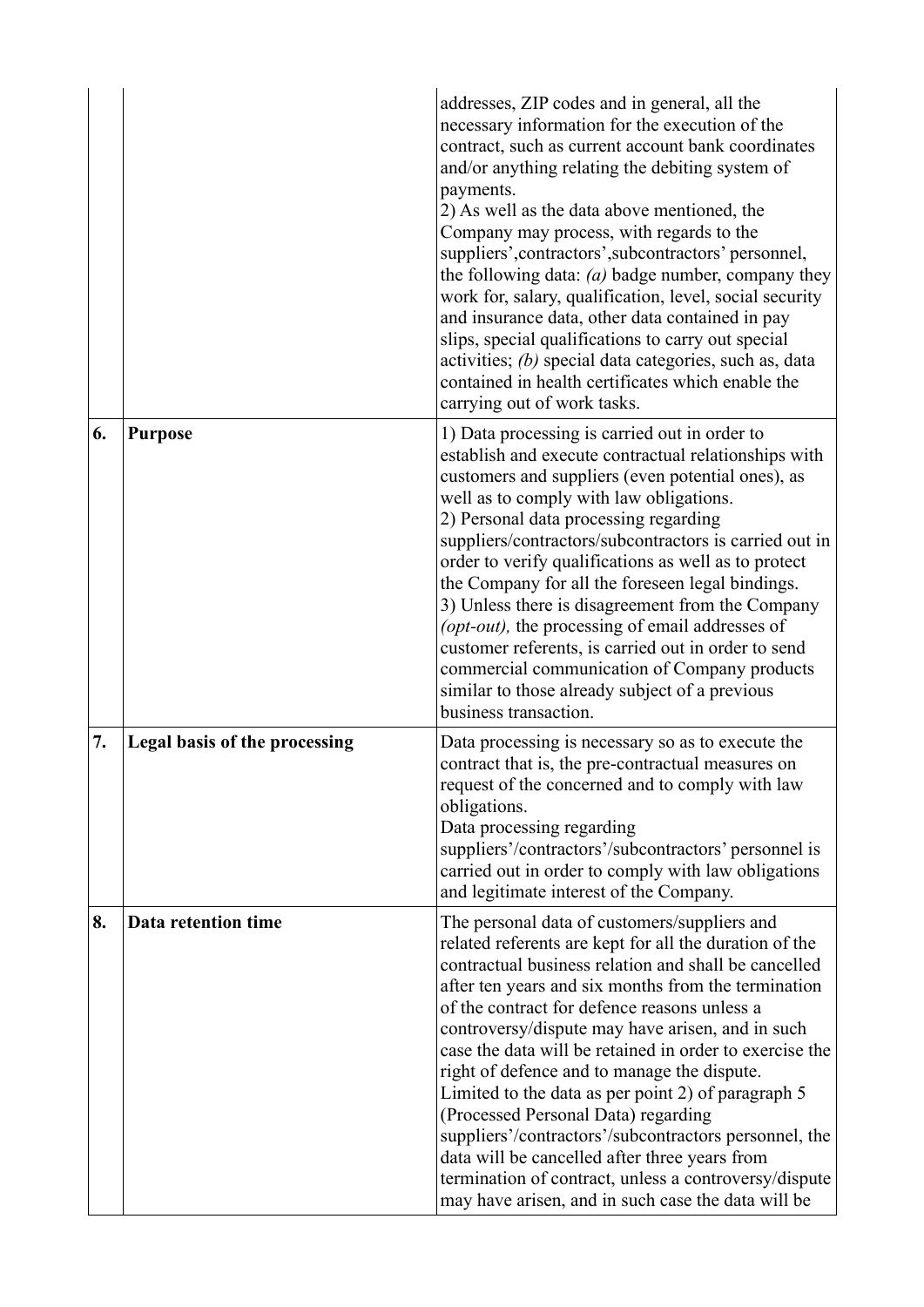|     |                                          | retained in order to exercise the right of defence and<br>to manage the dispute.                                                                                                                                                                                                                                                                                                                                                                                          |
|-----|------------------------------------------|---------------------------------------------------------------------------------------------------------------------------------------------------------------------------------------------------------------------------------------------------------------------------------------------------------------------------------------------------------------------------------------------------------------------------------------------------------------------------|
| 9.  | Optional/compulsory provision of<br>data | The provision of data from whom involved is<br>necessary in order to enable the Company to<br>comply with the law obligations as well as<br>contractual obligations that is, respond to pre-<br>contractual requests. Should there be a refusal to<br>supply personal data, partly or totally, the Company<br>will not be able to execute the contract and or<br>comply with the law obligations.                                                                         |
| 10. | <b>Transfer of data abroad</b>           | The data of supplier referents may be transferred to<br>countries set outside the European Union in order to<br>carry out the activities for projects of customers<br>outside the EU. The transfer of the data will,<br>however, be carried out in compliance with articles<br>44 and ss. of the GDPR and with prior<br>communication regarding the country where such<br>data are to be transferred and the safeguard<br>mechanisms according to provisions of the GDRP. |
| 11. | <b>Rights</b>                            | Interested parties may contact the Company or<br>external people in charge so as to exercise the rights<br>foreseen by the National Laws regarding Data<br>Protection and by the GDPR (articles 15 and ss.),<br>and in particular, to access one's own personal data,<br>to have them rectified and updated or cancelled, to<br>ask for limitations, portability by sending written<br>communication to the addresses of the Company<br>above given.                      |
| 12. | <b>Right of opposition</b>               | With the same modalities foreseen above, the<br>concerned may oppose to, partially or completely,<br>processing personal data that regard them, if it<br>judicially constitutes a legitimate interest for the<br>Company, as per what foreseen by article 21 of the<br>GDPR.                                                                                                                                                                                              |
| 13  | Complaint                                | Whoever deems that the data processing concerning<br>them violates the GDPR, as per what established by<br>article 77 of the GDPR, may file a complaint with a<br>controlling body where the concerned resides or<br>works habitually that is a controlling authority<br>where the violation is alleged to have taken place.                                                                                                                                              |
| 14  | <b>Revocation of consent</b>             | Exercising <i>opt-out</i> (revocation of consent) by<br>customer referents, with regards to the use of email<br>addresses to send electronic communications, is<br>possible at any time by the concerned and will cause<br>the immediate stoppage of any further<br>communication.                                                                                                                                                                                        |
| 15  | <b>Updates and revisions</b>             | The Company reserves the right to modify and/or<br>update the information, keeping into account<br>possible and successive integrations and/or                                                                                                                                                                                                                                                                                                                            |